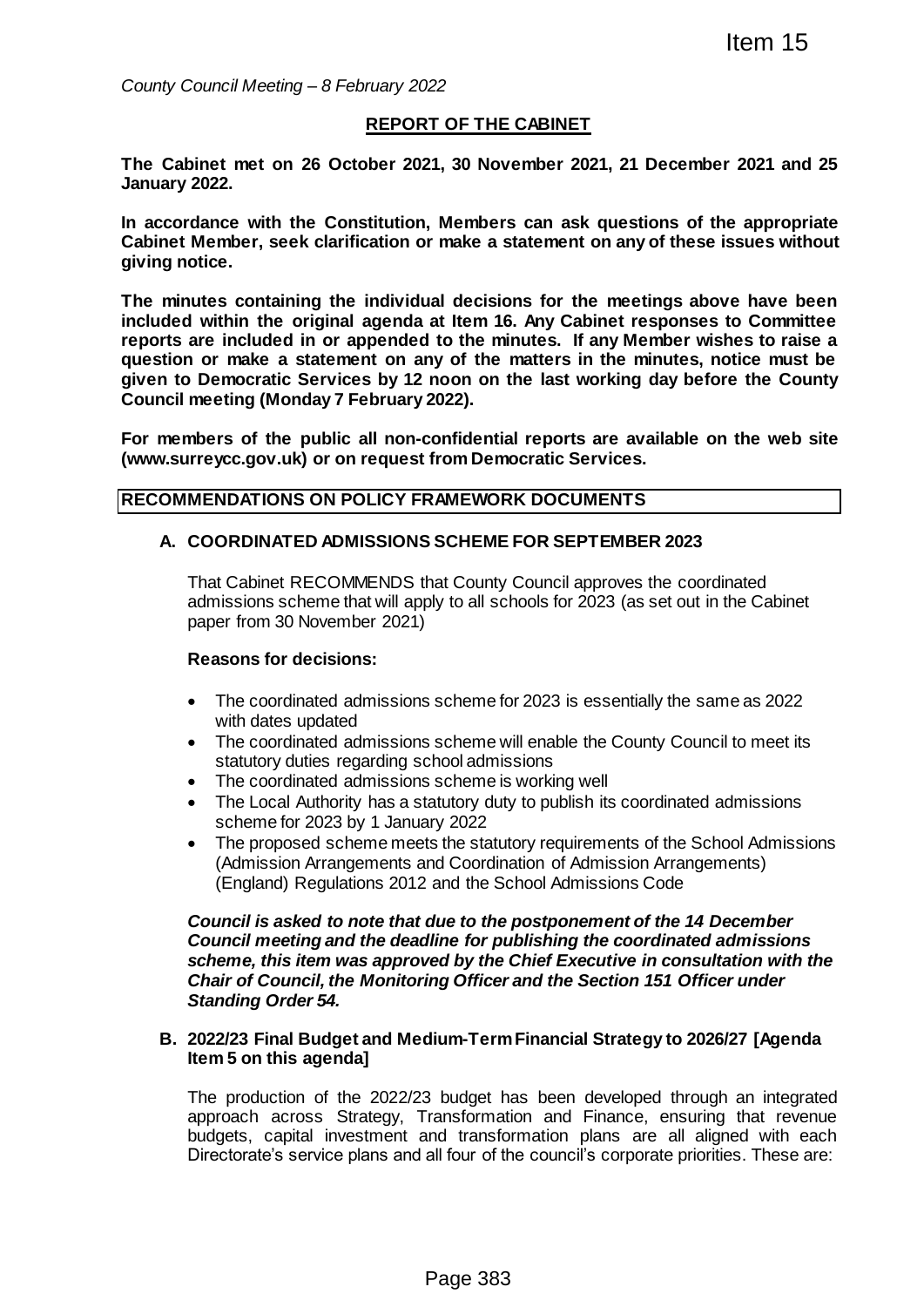- Growing a sustainable economy so everyone can benefit
- Tackling health inequality
- Enabling a greener future
- Empowering communities

The overall outlook for 2022/23 is one of significant challenge, with budget envelopes in the key service areas increasing by a modest 3.7% (£37.3m) in the face of substantially higher increases in the cost of maintaining current service provision. Despite an increase in projected funding, there remain challenges in managing growth in demand (particularly in Adult Social Care and Children's Services), inflationary pressures and the ongoing impact of Covid-19 within those envelopes.

## *Cabinet AGREED:*

That Cabinet makes the following recommendations to Council on 8 February 2022.

Cabinet recommends that Council:

- 1. Approves the net revenue budget requirement be set at **£1,042.0 million** (net cost of services after service specific government grants) for 2022/23 (Annex B), subject to confirmation of the Final Local Government Financial Settlement.
- 2. Subject to finalisation of the tax base, approves the total Council Tax Funding Requirement be set at **£831.0 million** for 2022/23, subject to final confirmation of District and Borough tax base. This is based on a council tax increase of 4.99%, made up of an increase in the level of core council tax of 1.99% to cover core Council services, including 1% for mental health, and an increase of 3% in the precept proposed by Central Government to cover the growing cost of Adult Social Care (Annex E).
- 3. Notes that for the purpose of section 52ZB of the Local Government Finance Act 1992, the Council formally determines that the increase in core council tax is not such as to trigger a referendum (i.e., not greater than 2%).
- 4. Sets the Surrey County Council precept for Band D Council Tax at £1,626.39, which represents a 4.99% uplift. This is a rise of £1.48 a week from the 2021/22 precept of £1,549.08. This includes £185.48 for the Adult Social Care precept, which has increased by £46.47. A full list of bands is as follows:

| <b>Valuation</b> | <b>Core</b> | <b>ASC</b> | <b>Overall</b> |
|------------------|-------------|------------|----------------|
| <b>Band</b>      | Precept     | Precept    | Precept        |
| A                | £960.60     | £123.66    | £1,084.26      |
| В                | £1,120.70   | £144.27    | £1,264.97      |
| C                | £1,280.80   | £164.88    | £1,445.68      |
| D                | £1,440.91   | £185.48    | £1,626.39      |
| F                | £1,761.11   | £226.70    | £1,987.81      |
| F                | £2,081.31   | £267.92    | £2,349.23      |
| G                | £2,401.51   | £309.14    | £2,710.65      |
| н                | £2,881.82   | £370.96    | £3,252.78      |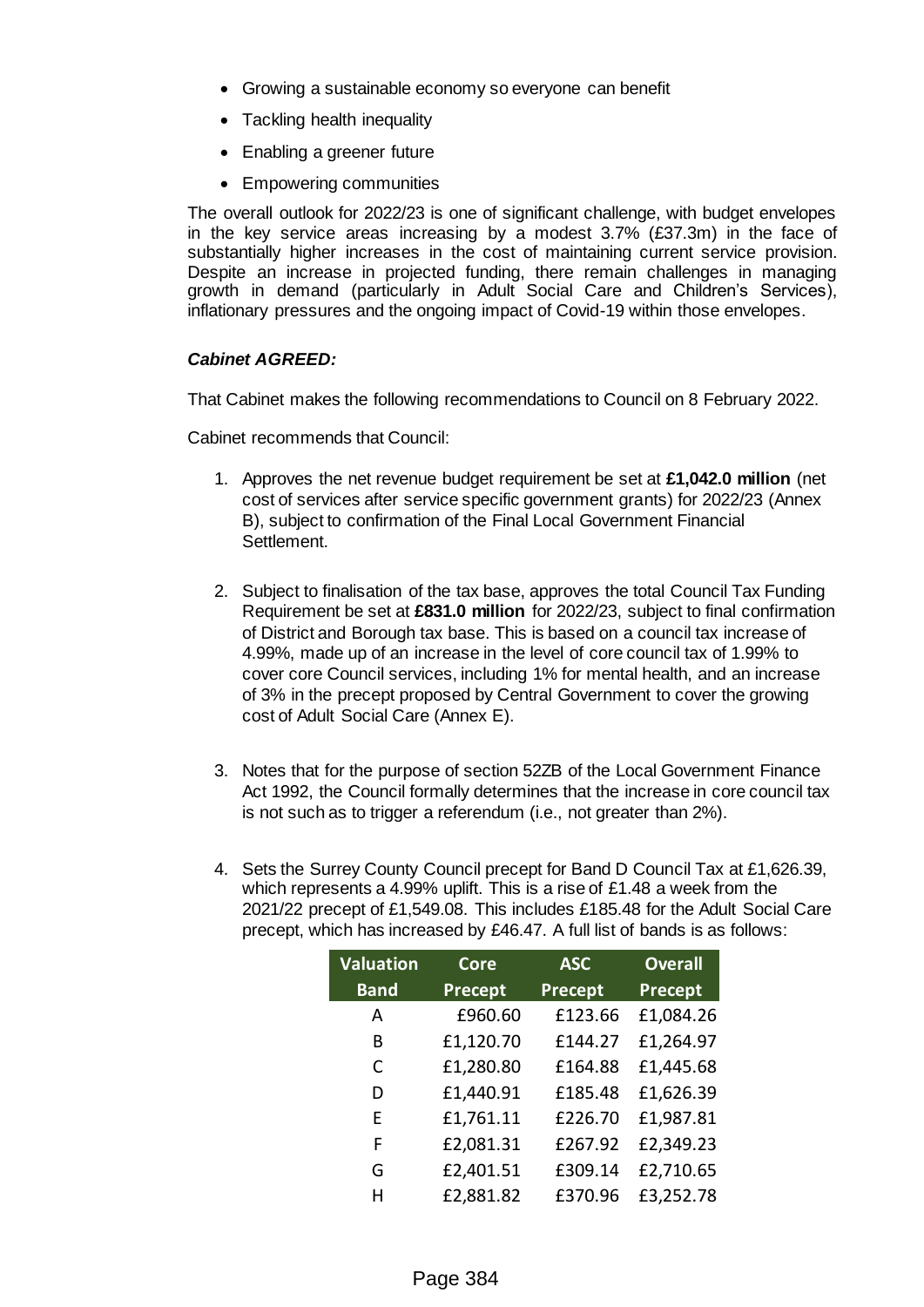- 5. Notes that the 4.99% increase in Council Tax will be deployed as follows:
	- 0.99% increase to fund the increased cost of delivering services
	- 3.00% increase to fund additional spend in adult and children's social care
	- 1.00% increase to fund additional investment in mental health.

Across this investment, the 3% increase in Adult Social Care Precept will be directed entirely to Adult Social Care.

- 6. Notes that underlying General Fund Balances are projected to remain at £28.0 million as of 1 April 2022.
- 7. Approves the Total Schools Budget of £575.2 million to meet the Council's statutory requirement on schools funding (as set out in Section 9 of the 2022/23 Final Budget and Medium-Term Financial Strategy to 2026/27).
- 8. Approves the overall indicative Budget Envelopes for Executive Directorates and individual services for the 2022/23 budget (Annex B).
- 9. Approves the total £1,909.6 million proposed five-year Capital Programme (comprising £1,031.2m of budget and £878.4.9m pipeline) and approves the £212.1 million Capital Budget in 2022/23 (Annex C).
- 10. Approves the Capital and Investment Strategy (Sections 1 to 3), which provides an overview of how risks associated with capital expenditure, financing and treasury will be managed as well as how they contribute towards the delivery of services.
- 11. Approves the policy for making a prudent level of revenue provision for the repayment of debt (the Minimum Revenue Provision (MRP) Policy) (Annex G).
- 12. Agrees the Council's refreshed Transformation Programme (as set out in section 3 of 2022/23 Final Budget Report and Medium-Term Financial Strategy to 2026/27)
- 13. Note that the investment in Transformation required to deliver improved outcomes and financial benefits is built into the proposed Medium-Term Financial Strategy (as set out in section 3 of 2022/23 Final Budget Report and Medium-Term Financial Strategy to 2026/27.
- 14. That Cabinet approves the £15m transfer from the Budget Equalisation Reserve to the Transformation Reserve set out in paragraph 10.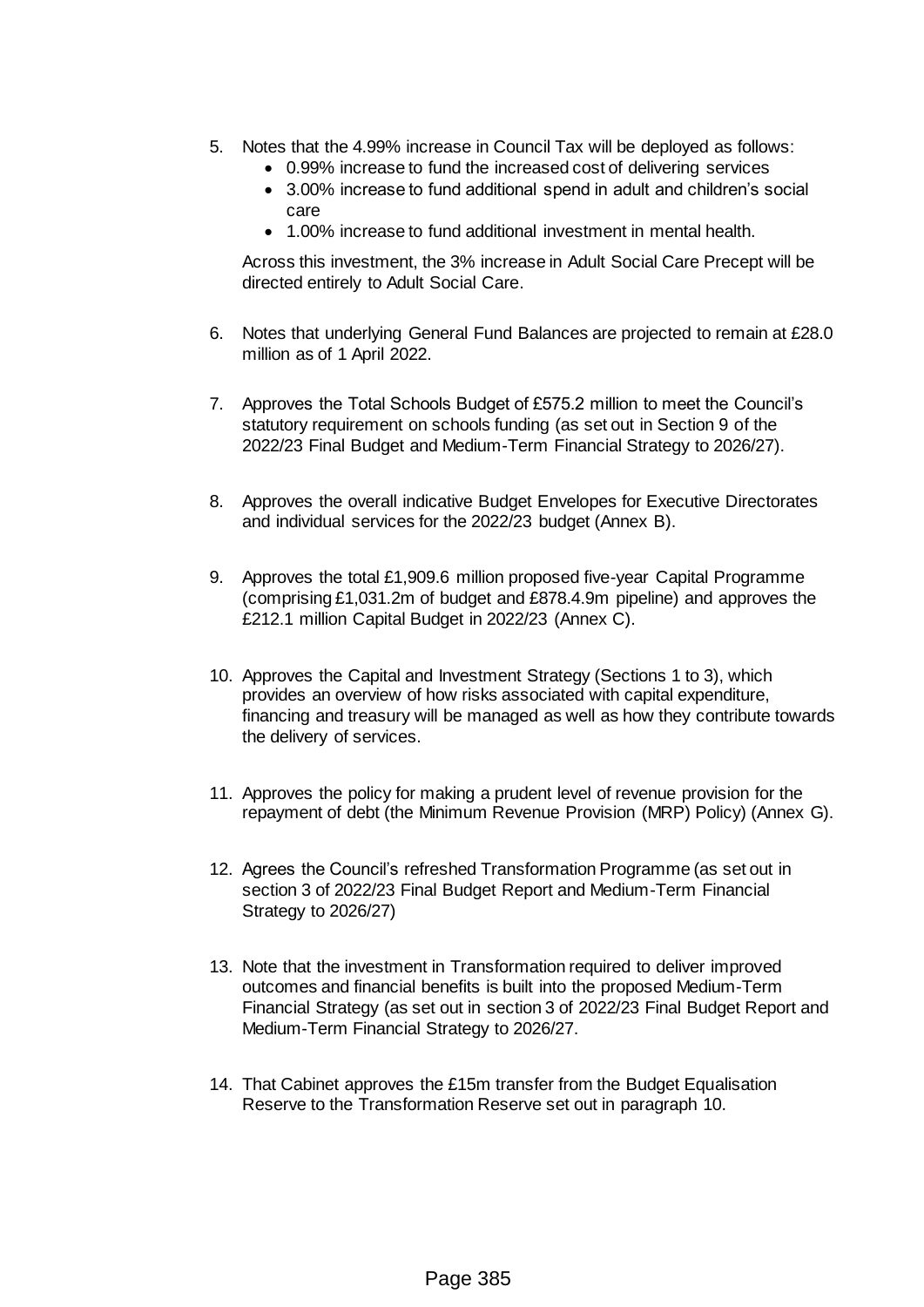15. That Cabinet notes that the Audit & Governance Committee has approved the Treasury Management Strategy and Prudential Indicators (Annex F – Section 4) which set a framework for the Council's treasury function to manage risks, source borrowing and invest surplus cash on 24 January 2022.

#### **Reasons for decisions:**

Council will meet on 8 February 2022 to agree a budget and to set the Council Tax Precept for 2022/23. Cabinet is required to recommend a budget to Council for consideration at this meeting. The budget directs available resources to support the achievement of the Council's ambitions and priorities in the 2030 Vision and the Refreshed Organisation Strategy.

The budget will also support the delivery of the continuing transformational changes that are required to ensure that the Council can improve priority outcomes for residents, while managing growing demand for services and ensuring future financial sustainability.

#### *Please note that this report will have been considered under item 5 of this agenda.*

## **C. ADMISSION ARRANGEMENTS FOR SURREY'S COMMUNITY AND VOLUNTARY CONTROLLED SCHOOLS FOR SEPTEMBER 2023**

That Cabinet RECOMMENDS that County Council agree:

- 1. That priority for children who have the school as their 'nearest school' is removed from the admission criteria for Hurst Park Primary School, Langshott Primary School, Meath Green Infant School, Tillingbourne Junior School and Wallace Fields Junior School for 2023 admission, as indicated in Enclosure 1.
- 2. That a catchment area is introduced for Walton on the Hill Primary School for 2023 admission to replace 'nearest school', as set out in Enclosure 1 and Appendix 5.
- 3. That a nodal point to measure home to school distance is introduced for Reigate Priory School for 2023 admission, as set out in Section 8 of Enclosure 1.
- 4. That the Published Admission Number for Year 3 at West Ashtead Primary School is reduced from 30 to 2 for 2023 admission, as set out in Appendix 1 of Enclosure 1.
- 5. That a Published Admission Number of 4 is introduced for admission to Year 3 at Leatherhead Trinity Primary School for 2023 admission, as set out in Appendix 1 of Enclosure 1.
- 6. That a Published Admission Number of 2 is introduced for admission to Year 3 at Felbridge Primary School for 2023 admission, as set out in Appendix 1 of Enclosure 1.
- 7. That priority is given to children of a member of staff for entry to a nursery school for 2023 admission as set out in Section 20 of Enclosure 1.
- 8. That a supplementary information form is introduced for families applying on the basis of exceptional social/medical need for 2023 admission, as set out in Appendix 6 of Enclosure 1.
- 9. That the Published Admission Numbers (PANs) for September 2023 for all other community and voluntary controlled schools are determined as they are set out in Appendix 1 to Enclosure 1.
- 10. That the aspects of Surrey's admission arrangements for community and voluntary controlled schools for September 2023 for which no change has been consulted on, are agreed as set out in Enclosure 1 and its appendices.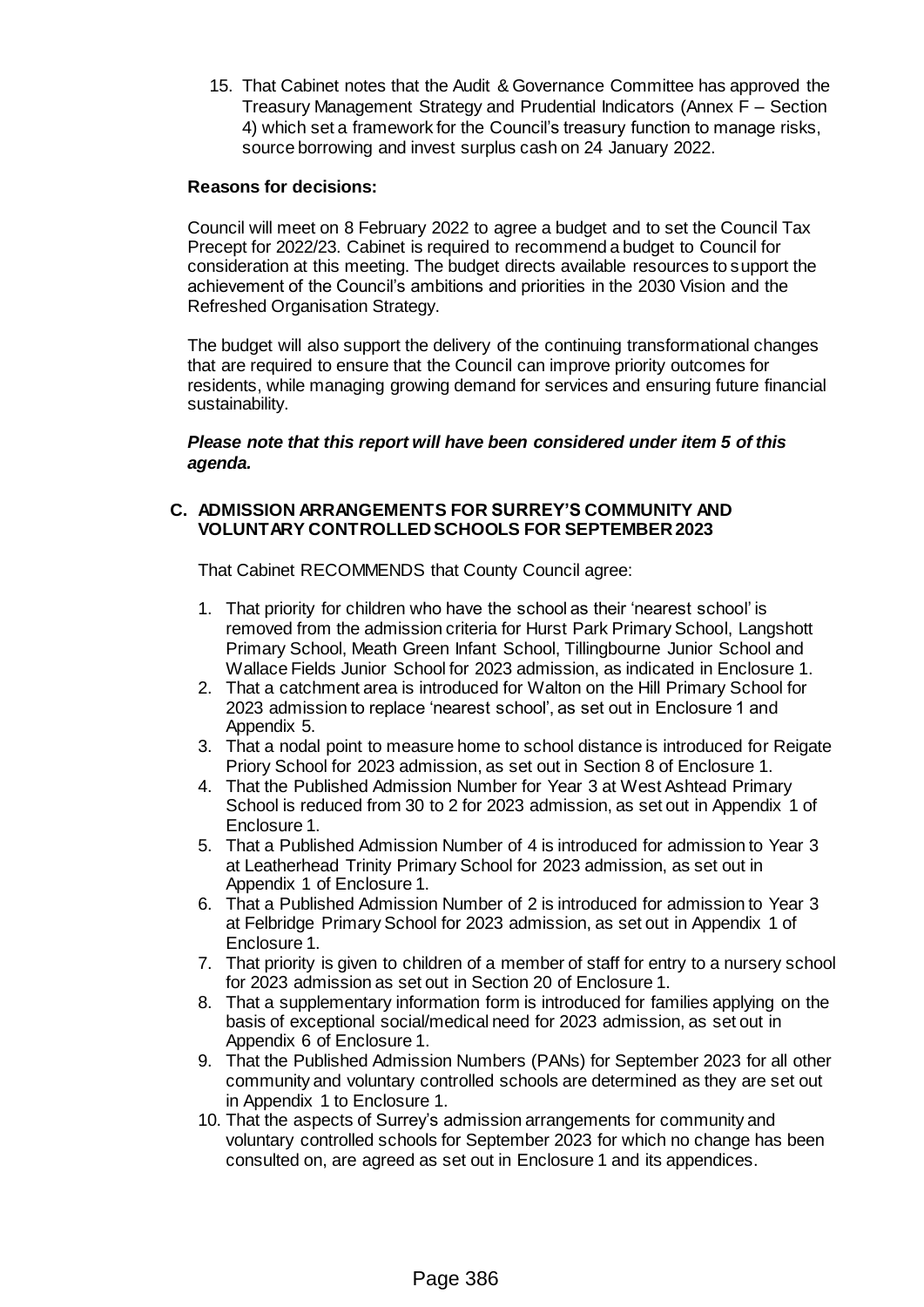(as set out in the Cabinet paper from 25 January 2022)

### **Reasons for decisions:**

### **Recommendation 1:**

- It will bring the admission criteria into line with the majority of other community and voluntary controlled schools
- It will ensure that the admission arrangements for these schools comply with the School Admissions Code
- It will simplify the admission arrangements
- It will enable parents to better understand how their application will be considered
- Analysis would indicate that this change will have no or minimal impact on the intake to each of these schools
- Where children might be displaced, a place at an alternative local school will be available
- It will enable school specific criteria to remain for Wallace Fields Junior School which exists to accommodate a feeder link from Wallace Fields Infant School
- The final distance criterion will still exist which will enable remaining applicants to be prioritised based on the distance they live from the school, ensuring children who live closer to the school are allocated ahead of children who live further away
- 86% of academies, foundation, trust and voluntary aided schools do not give priority on the basis of 'nearest school'
- The change is supported by the Headteacher and Governing Body of Hurst Park Primary School, Langshott Primary School, Meath Green Infant School and Wallace Fields Junior School
- The change is not supported by the Headteacher and Governing Body of Tillingbourne Junior School which is concerned at maintaining pupil numbers and serving the areas of Gomshall and Shere. However, with a projected deficit of Year 3 places across Tillingbourne Valley until 2026/27 and the projected forecasts for Godalming showing a surplus of Year 3 places for the foreseeable future, the local authority does not anticipate that the school will face a shortage of pupils nor that children from Godalming will displace children from Gomshall and Shere.

#### **Recommendation 2:**

- It will ensure that the admission arrangements for these schools comply with the School Admissions Code
- It will simplify the admission arrangements
- It will enable parents to better understand how their application will be considered
- The introduction of a catchment is not anticipated to affect the pattern of admission to the school as it has been based on the catchment created by use of 'nearest school'
- The final distance criterion will still exist which will enable remaining applicants to be prioritised based on the distance they live from the school, ensuring children who live outside catchment but closer to the school are allocated ahead of children who live further away
- It is supported by the Headteacher and Governing Body of the school

#### **Recommendation 3:**

• It will ensure the pattern of admission does not change if the school moves site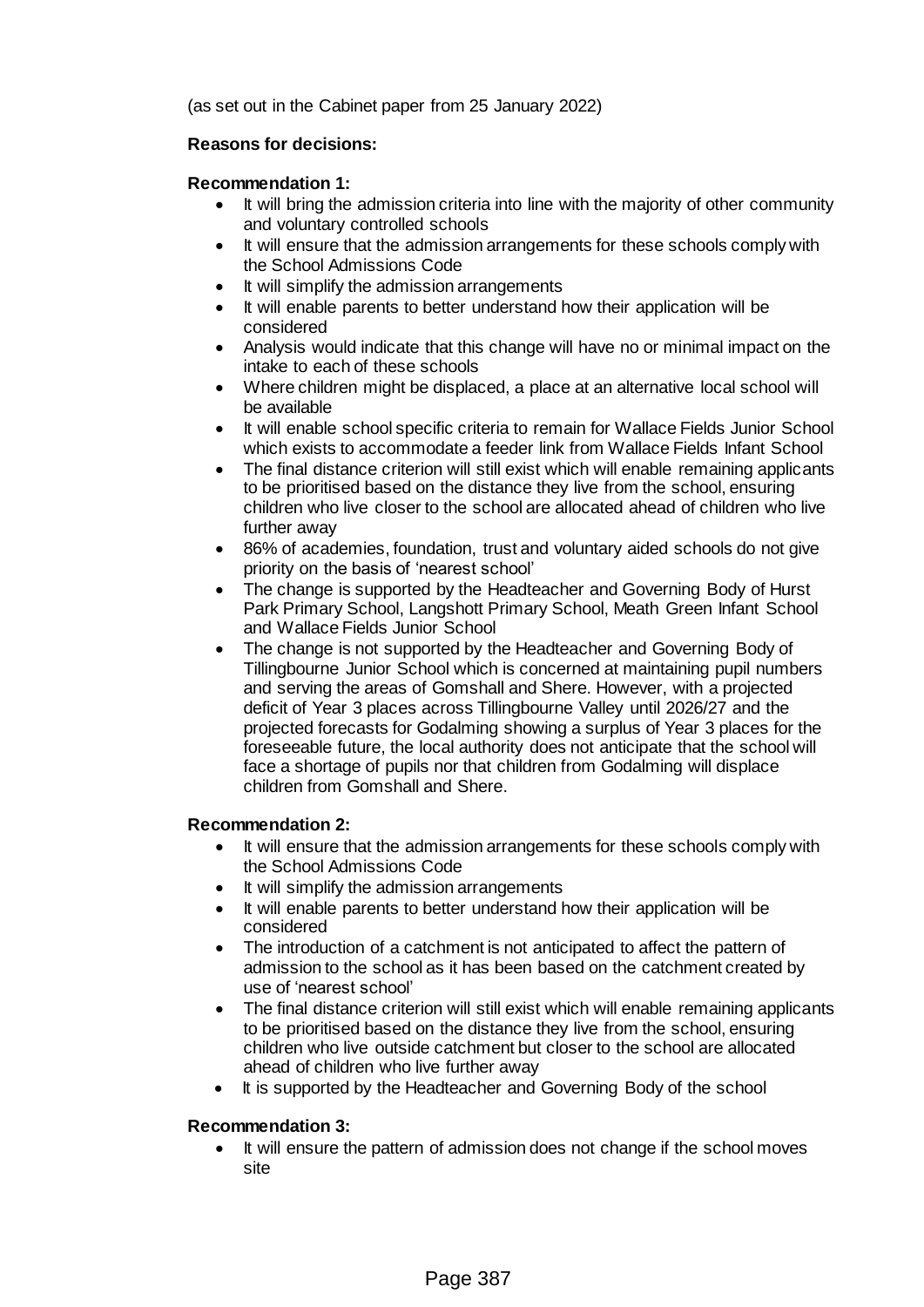- It will ensure that families to the north of Reigate will still be served by the school if the school moves site
- Use of a nodal point to measure home to school distance is permitted by the School Admissions Code
- It is supported by Surrey's Education Place Planning team
- It is supported by the Headteacher and Governing Body of the school

### **Recommendation 4:**

- It is supported by the Headteacher and Governing Body of the school, having been requested by them
- It is supported by Surrey's Education Place Planning team
- There will still be sufficient places for local children if the PAN is decreased
- It will help the school maintain financial viability as they will be able to operate with just one class in KS2
- It will have no impact on children who are currently on roll at the school

#### **Recommendation 5:**

- It is supported by the Headteacher and Governing Body of the school
- It is supported by Surrey's Education Place Planning team
- It will help to offset the reduction in PAN at West Ashtead Primary School
- It will help to alleviate any pressure on places in Fetcham and Bookham
- It will have no impact on children who are currently on roll at the school

#### **Recommendation 6:**

- It is supported by the Headteacher and Governing Body of the school, having been requested by them
- It is supported by Surrey's Education Place Planning team
- It reflects what is currently being operated within the school
- It will ensure parents know that they can formally apply for a place in Year 3
- It will have no impact on children who are currently on roll at the school

#### **Recommendation 7:**

- It will align the criteria for entry to a nursery to that for Reception
- Priority for children of staff is permitted under the School Admissions Code
- The definition of children of staff is compliant with the Code
- It will help nurseries with staff recruitment and retention
- It will put community and voluntary controlled nurseries on an equal footing with those academies, foundation, free, trust and voluntary aided nurseries which already give priority for children of staff

#### **Recommendation 8:**

- It will ensure applicants can be guided through the process for applying on the basis of social/medical need
- It will enable applicants to understand what they need to provide to support their application
- It will enable applicants to declare details of their case in more detail than is allowed on the application form

#### **Recommendation 9:**

- Most other PANs remain as they were determined for 2022 which enables parents to have some historical benchmark by which to make informed decisions about their school preferences for 2023 admission
- The PAN for Oakwood School has been increased from 300 to 330 to provide additional capacity in Horley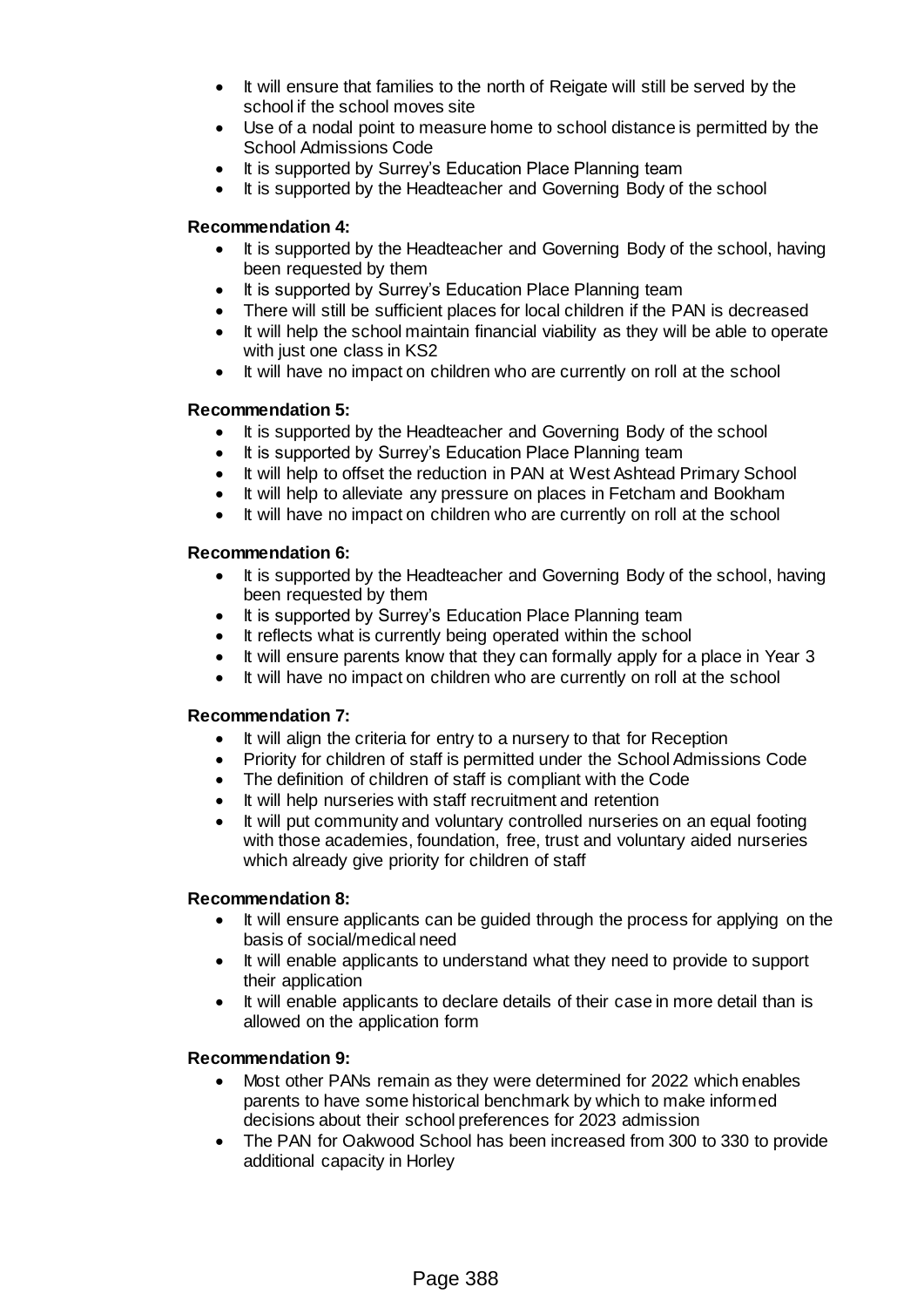The Education Place Planning team supports the PANs

## **Recommendation 10:**

- The admission arrangements are working well
- The local authority has undertaken to review the admission arrangements for the remaining two schools which will still use 'nearest school' ahead of any consultation on the arrangements for 2024
- The arrangements enable the majority of pupils to attend a local school and in doing so reduce travel and support Surrey's sustainability policies
- The changes highlighted in bold in Section 7, Section 11, Section 12 and Section 16 of Enclosure 1 have been made to add clarity to the arrangements and reflect existing practice

# **D. NO ONE LEFT BEHIND: CHILD POVERTY IN SURREY**

That Cabinet RECOMMENDS that County Council:

- 1. Notes the data research review on poverty, with emphasis on children, in Surrey as requested in a previous Council motion.
- 2. Endorses and adopts the proposed framework, approach and themes as the basis for the Council's strategic response to child poverty in the county (as set out in the Cabinet paper from 25 January 2022)

## **Reasons for decisions:**

A strategic response to child poverty will ensure that SCC stays true to its principle of 'no one left behind' and deliver a number of benefits to Surrey residents. A more aligned strategy around support services will ensure cross-cutting understanding of personal circumstances; more tailored advice and support, more effective signposting between services and community offerings, effective targeting of hardship funds for families, and new projects to mitigate and impact the root causes of poverty in the county.

# **REPORTS FOR INFORMATION / DISCUSSION**

# **At its meeting on 26 October 2021 Cabinet considered:**

## **E. SURREY'S GREENER FUTURES CLIMATE CHANGE DELIVERY PLAN (CCDP)**

This report set out the plans to reduce emissions and tackle the effects of climate change in line with net-zero carbon targets between 2021 and 2025.

- 1. That Cabinet approves the Greener Futures Climate Change Delivery Plan for 2021 – 2025 (Delivery Plan).
- 2. That Cabinet approve the Council's 2030 Net Zero Carbon Programme (the 2030 Programme), which sets out how the Council's organisational emissions will be reduced, on the basis that any resulting significant new policy will be brought to future Cabinet meetings for approval.
- 3. That Cabinet approves the initial Greener Futures Finance Strategy (the Finance Strategy), noting the quantum of investment necessary to meet our 2030 and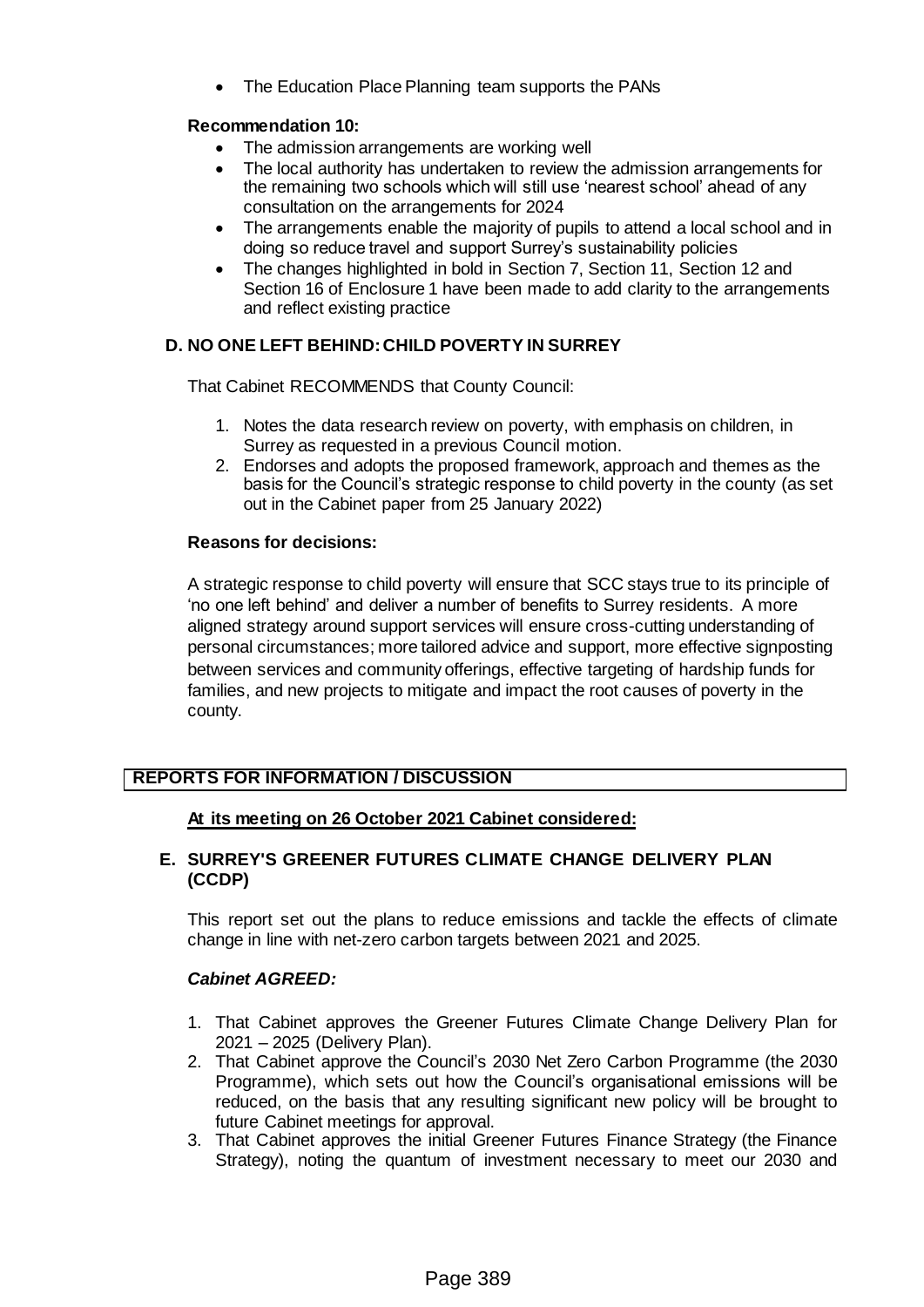2050 carbon reduction targets, that the plan will be reiterated over time and recognising that where appropriate future investment will need to be considered as part of the Council's MTFS.

- 4. That Cabinet approves the initial Greener Futures Communications and Engagement Plan (the Engagement Plan), whose priorities will be updated on a six-monthly basis; recognising the critical role of partners in delivering net zero carbon.
- 5. That delegated authority for approving any further changes to the Delivery Plan is given to the Executive Director for Environment, Transport and Infrastructure in consultation with the Cabinet Member for Environment, to enable the plan to evolve and adapt to local and national developments.

### **Reasons for decisions:**

The Delivery Plan and associated annexes document the proposed approach to meeting the targets set out in the Climate Change Strategy agreed by the SCC Cabinet in May 2020. The Delivery Plan is Surrey-wide, not a plan solely for SCC. It must have broad ownership by the public sector, residents, communities and business for successful delivery, and it must continue to remain relevant to existing and new partners to ensure continued ownership. National policy and technology are rapidly changing so the Delivery Plan must also be agile. Therefore, it is recommended that delegated authority be given to the Executive Director for Environment, Transport and Infrastructure in consultation with the Cabinet Member for Environment to evolve the Delivery Plan.

### **F. NATIONAL BUS STRATEGY - BUS BACK BETTER - A BUS SERVICE IMPROVEMENT PLAN FOR SURREY**

A new National Bus Strategy for England (Bus Back Better) was published by the Government on 15 March 2021. Bus Back Better requires a Local Transport Authority to consider its role in encouraging more people to travel by bus post-Covid 19 and sets out aspirations for bus services that are more frequent, more reliable, easier to understand and use, better-co-ordinated, cheaper to use and with high quality information for passengers. The report explains the next stage of this council's response to Government, namely the creation of a Bus Service Improvement Plan (BSIP).

- 1. That Cabinet welcomes the level of aspiration and the proposed initiatives set out in the draft Bus Service Improvement Plan for Surrey, including the proposed measures aiming to ensure buses can operate reliably on Surrey's roads.
- 2. That Cabinet agrees that the draft Bus Service Improvement Plan for Surrey be submitted to the Department for Transport by the 31 October 2021 deadline, with authority delegated to the Executive Director for Environment, Transport and Infrastructure in consultation with the Cabinet Member for Transport and Infrastructure to agree the final document.
- 3. That Cabinet support the proposed draft governance arrangements that will oversee the delivery and further development of the draft Bus Service Improvement Plan.
- 4. That a further report is taken to Cabinet once levels of Government funding are confirmed, setting out the interventions and improvements to be delivered in partnership with Surrey's bus operators.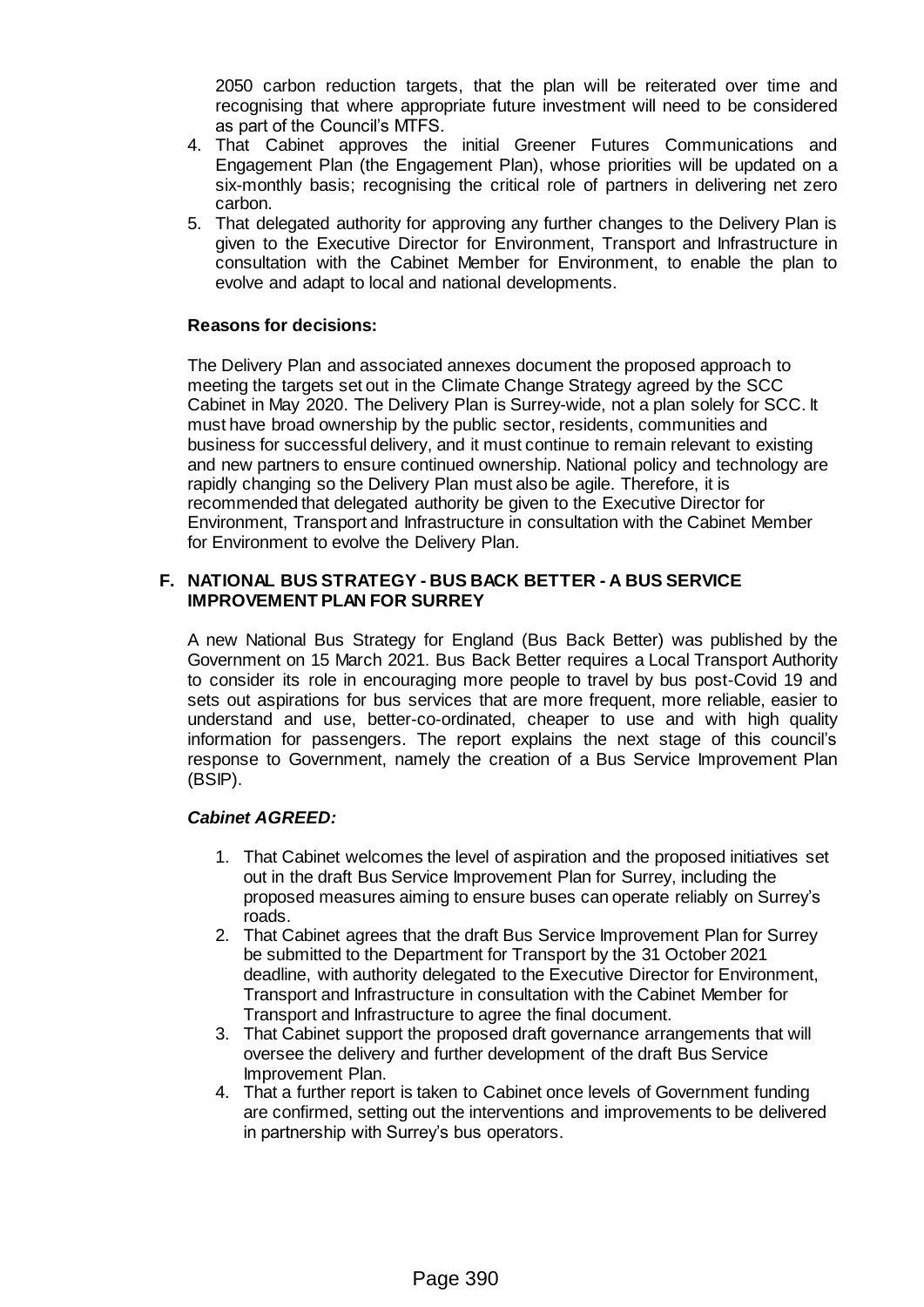#### **Reasons for decisions:**

The Government's aspirations in the National Bus Strategy, to be delivered through Bus Service Improvement Plans and Enhanced Partnership schemes, support the Council's own intentions within the emerging new Surrey Transport Plan, to encourage modal shift and a deliver a reduction in carbon and other emissions from the transport sector.

A Cabinet Member for Highways & Infrastructure report on 29 June 2021 gave approval to proceed with the development of Enhanced Partnerships with bus operators and to issue a notice of intent to prepare Enhanced Partnership Schemes, as set out in section 138F of the Transport Act 2000.

The Bus Service Improvement Plan in the next task, to be completed and submitted to the Department for Transport (DfT) by 31 October 2021.

This council and our bus operator partners will then develop and enter into formal Enhanced Partnership arrangement, to commence on 1 April 2022.

#### **G. ACQUISITION OF LAND AT TICE'S MEADOW, FARNHAM**

The report asked Cabinet to approve acquiring the freehold interest in approximately 55 hectares (137 acres) of land, a restored former quarry, at Tice's Meadow Farnham. The proposal was for Surrey County Council to purchase the land in conjunction with some of its district, borough and neighbouring authorities for the purposes of supporting the community and offering additional benefit through mutual management controls. Purchasing the land will not only safeguard it but also enable the development of an important natural habitat adjacent to existing county and district holdings for recreational and habitat creation purposes in support of Surrey County Council's wider green agenda

### *Cabinet AGREED:*

- 1. That Cabinet approves the freehold purchase of land known as Tice's Meadow, Farnham, dependent on receipt of 45% of the purchase price from a consortium of key partners, as previously agreed. The purchase price and transaction costs are commercially sensitive at this time and are set out in the Part 2 report.
- 2. That Cabinet delegates authority to the Director of Land and Property and the Executive Director of Resources, in consultation with the Leader and Cabinet Member for Property, to conclude contracts and completion and to recover agreed capital contributions from its key partners. The capital contributions are commercially sensitive at this time and are set out in the Part 2 report.
- 3. That Cabinet agrees that Surrey County Council takes over as lead accountable body for the Aftercare and Management Scheme, in partnership with its public sector partners and approved private bodies.
- 4. That Cabinet notes that Surrey County Council will become responsible for the Aftercare Management Scheme as set out in paragraph 8 in this report, and the associated costs noted in the Part 2 report.

#### **Reasons for decisions:**

It is recommended that Cabinet approves Surrey County Council purchasing land in Farnham as set out in the Part 2 report. The land is a former quarry which has been restored and remains subject to a 20-year management plan for its enhancement and protection delivered in partnership with Waverley Borough Council, Farnham Town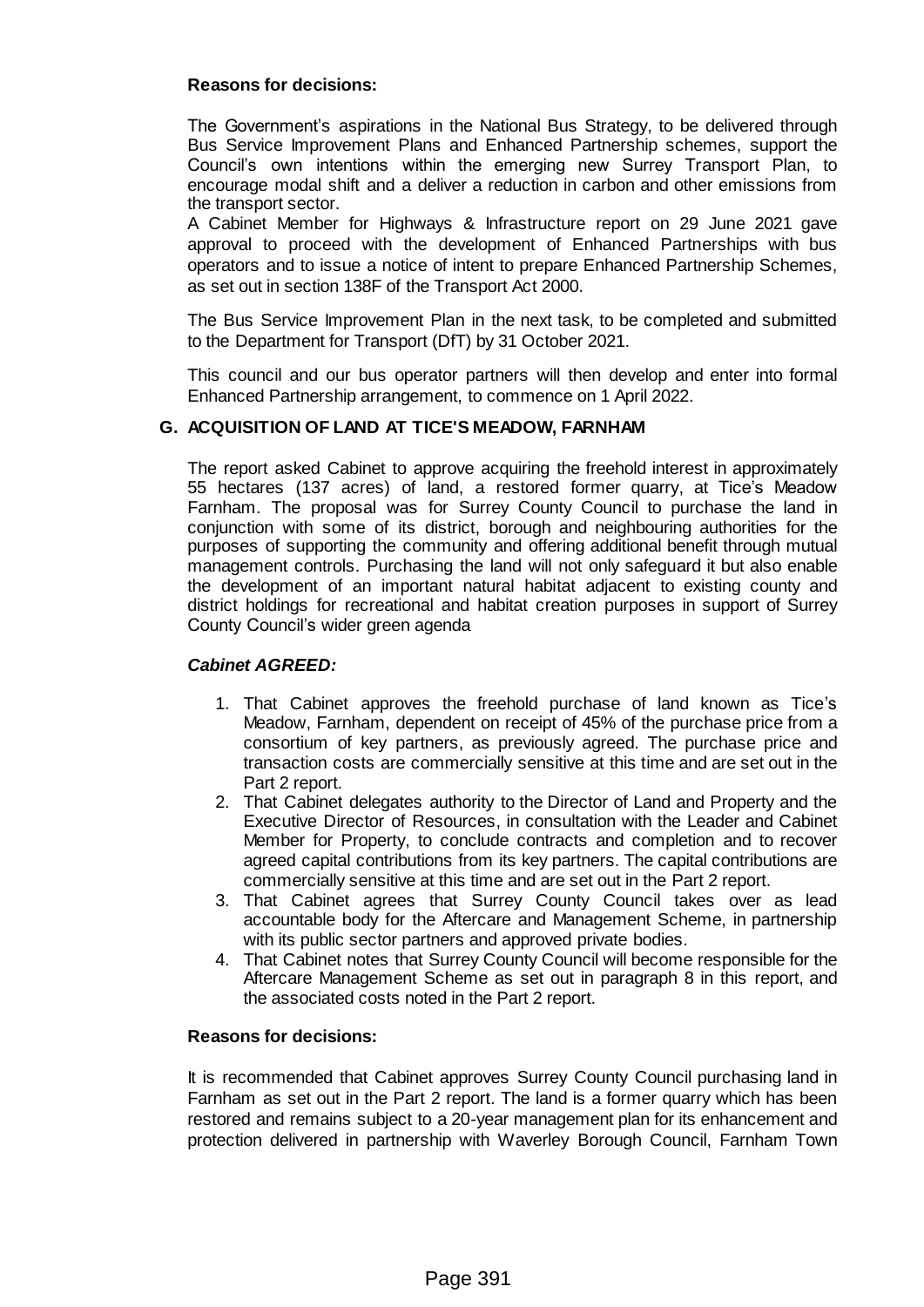Council, Guildford Borough Council, and both Hampshire County Council and Rushmoor Borough Council, supporting the Blackwater Valley Partnership.

The purchase of land, on behalf of its local authority partners, protects against the risk of a private purchaser taking over and seeking to reduce public access or amenity benefit, and also averts the risk of land disposal possibly into small parcels that would make future purchase potentially more complex and expensive.

The Council's Natural Capital Estate provides 10,000 acres of high-quality landscape and recreational space. However, in Waverley open space of this kind is currently limited, so the purchase of this land provides an ideal opportunity to expand space available for residents and visitors. The area complements Surrey's existing land ownership known as Tongham Pool to the immediate east, and the Blackwater Valley Way (owned by Rushmore Borough Council) which sits along the northern boundary. It will also provide the opportunity for a number of circular walks within the site, and an additional attraction for visitors to explore wildlife and the natural environment.

Since the landscape quality of the site as a quarry was very low, there is a high net biodiversity value to be gained from active management of the site to maximise value delivered by the new wetland, woodland and grasslands.

By approving the purchase of the land Surrey County Council will support both its public sector partner authorities and the Greener Futures priority objectives.

#### **At its meeting on 30 November 2021 Cabinet considered:**

#### **H. 2022/23 DRAFT BUDGET AND MEDIUM-TERM FINANCIAL STRATEGY TO 2026/27**

The Council has a statutory duty to set a balanced budget in advance of each financial year. The Final Budget for 2022/23 will be approved by Cabinet in January 2022 and full Council in February 2022. This report and the 2022/23 Draft Budget and Medium-Term Financial Strategy to 2026/27 sets out progress towards delivering a balanced budget.

#### *Cabinet AGREED:*

- 1. That Cabinet note the 2022/23 Draft Budget and Medium-Term Financial Strategy to 2026/27, including progress to date in setting out spending pressures and efficiencies, as set out in Annex A.
- 2. That Cabinet note the provisional budget gap of £19.5m for 2022/23 and the next steps required to close the gap.
- 3. That Cabinet note the proposed Capital Programme for 2022/23 to 2026/27 of £1.9bn set out in Section 6 and Annex B.
- 4. That Cabinet note the Executive Summary of Resident Engagement set out in Section 9 and Annex C.

#### **Reason for Decisions:**

In January 2022, Cabinet will be asked to recommend a Final Budget for 2022/23 to full Council for approval in February. The draft budget sets out proposals to direct available resources to support the achievement of the Council's corporate priorities in the refreshed Organisation Strategy, giving Cabinet the opportunity to comment on the proposals and next steps.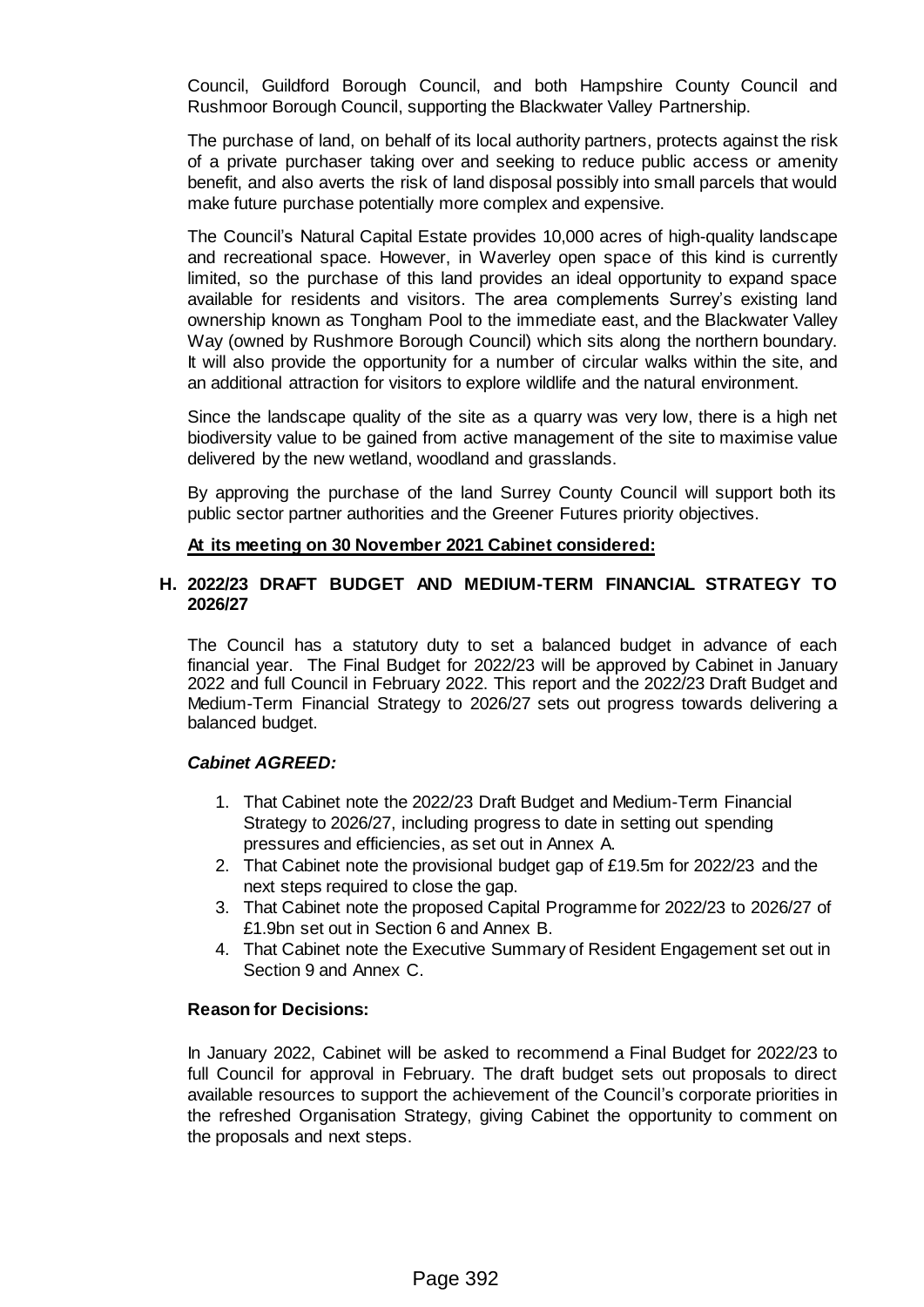The draft budget also provides an update on the continuing transformational changes and the 'Twin Track' approach which are required to ensure that the Council can continue prioritising outcomes for residents, while managing growing demand for services and safeguarding future financial resilience and sustainability.

## **I. LIBRARIES TRANSFORMATION UPDATE AND THE NEXT PHASE, MODERNISING OUR LIBRARY ESTATE**

The report set out the strategic intent and principles that will underpin a five-year programme of work to modernise library settings across Surrey. This will mean libraries can meet the needs of communities, support wider strategic priorities, and are fit and sustainable for the future.

## *Cabinet AGREED:*

- 1. That Cabinet agree the overall strategic intent and key principles that will underpin the development of a five-year modernisation plan for libraries across the county.
- 2. That Cabinet note that once this overall approach has been agreed, individual detailed business cases will subsequently be developed and brought forward for agreement as the programme is progressed. These will be based upon service analysis and prioritise key locations based on need and opportunity.

## **Reasons for Decisions:**

The Cabinet's agreement of these principles and an overall countywide framework for the modernisation of library properties will pave the way for specific individual library business cases to then be developed and formally brought forward for approval as required. It is essential these principles and parameters are agreed first, in order to ensure the overall countywide programme can meet the agreed vision for libraries, is affordable, and can be successfully delivered.

# **J. TRANSFORMATION OF SURREY CHILDREN'S RESIDENTIAL SERVICES**

The report asked for Cabinet approval to transform Surrey County Council Children's Homes by addressing vulnerabilities in the current staffing structure and management capacity, strengthening the specialised purpose for each home and developing a new provision for children with autism experiencing crisis.

- 1. That Cabinet agree to the transformation of Surrey County Council's community children's homes that will update the current staffing establishments, approve the specialisation of purpose for each home, implement new job descriptions and scope out the management spans of each home.
- 2. That Cabinet agree to the transformation of Surrey County Council's specialist crisis provision for young people with mental health difficulties that will update the current staffing establishment, implement new job descriptions and scope out the management spans of the home.
- 3. That Cabinet agree to the transformation of Surrey County Council's residential services for children with disabilities that will update the current staffing establishments to ensure continued legal compliance, implement new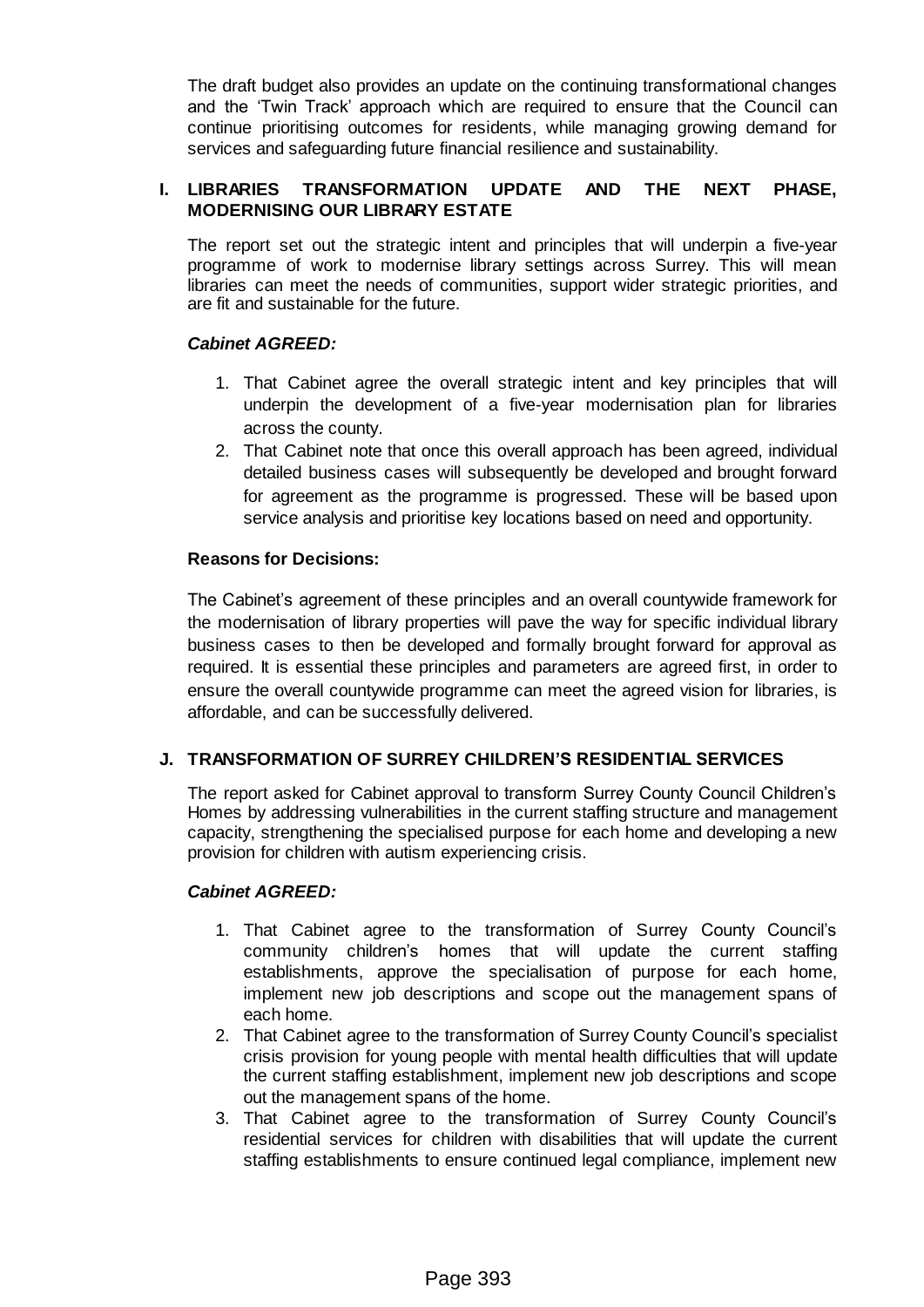job descriptions, as well as allow development of a new joint-funded crisis provision for children with autism.

4. That Cabinet note the intended funding position, which includes significant health funding contributions and that this investment will enable efficiencies by containing or saving costs on commissioning external placements, therefore having a neutral budgetary effect.

#### **Reason for Decisions:**

In order to meet the current and future needs of children who need residential care, transformation and investment in the in-house children's homes is required. This is

- to ensure children receive the best care that is appropriate for their needs, close to their family and communities.
- to contribute to meeting the Council's legal duty to ensure that as far as is possible and consistent with the welfare of the children concerned it has sufficient homes for looked after children in the county, now and in the future
- to meet the Council's legal duties to operate children's homes of good quality
- to develop services to meet children's diverse and complex needs in partnership with other statutory agencies
- to contain increasing costs and budget pressures

Transformation will ensure the in-house homes are able to specialise in caring for the children with the highest and most complex needs, maximising the occupancy levels in each home and preventing, where appropriate, those young people going to out of county placements at additional cost to the council. This is an important measure designed to contribute to the Council meeting its statutory sufficiency duty.

#### **At its meeting on 21 December 2021 Cabinet considered:**

#### **K. SURREY FORUM AND DELIVERING THROUGH PARTNERSHIPS**

The report set out an overview of the framework of strategic partnerships across Surrey and their governance, that drives, aligns and enables the delivery of the ambitions for people and place in Surrey set out in the Community Vision 2030.

#### *Cabinet AGREED:*

- 1. That Cabinet note the convening and facilitating role Surrey County Council has played in developing co-ordinated and aligned Surrey-wide collaborative leadership.
- 2. That Cabinet endorse the establishment of the Surrey Forum and its place in a wider framework of county-wide strategic partnership boards.
- 3. That Cabinet agree that the multi-agency Surrey Forum partnership lead an inclusive, comprehensive refresh of the Community Vision 2030 to 2050

#### **Reason for Decisions:**

Building on the strong partnerships already in existence across the county, the response to the Covid-19 pandemic across the county has highlighted the benefits and need for improved alignment, coordination and collaboration between communities and the public, private and voluntary, community and faith sectors, to collectively deliver for residents. The Surrey Forum will play a key role in overseeing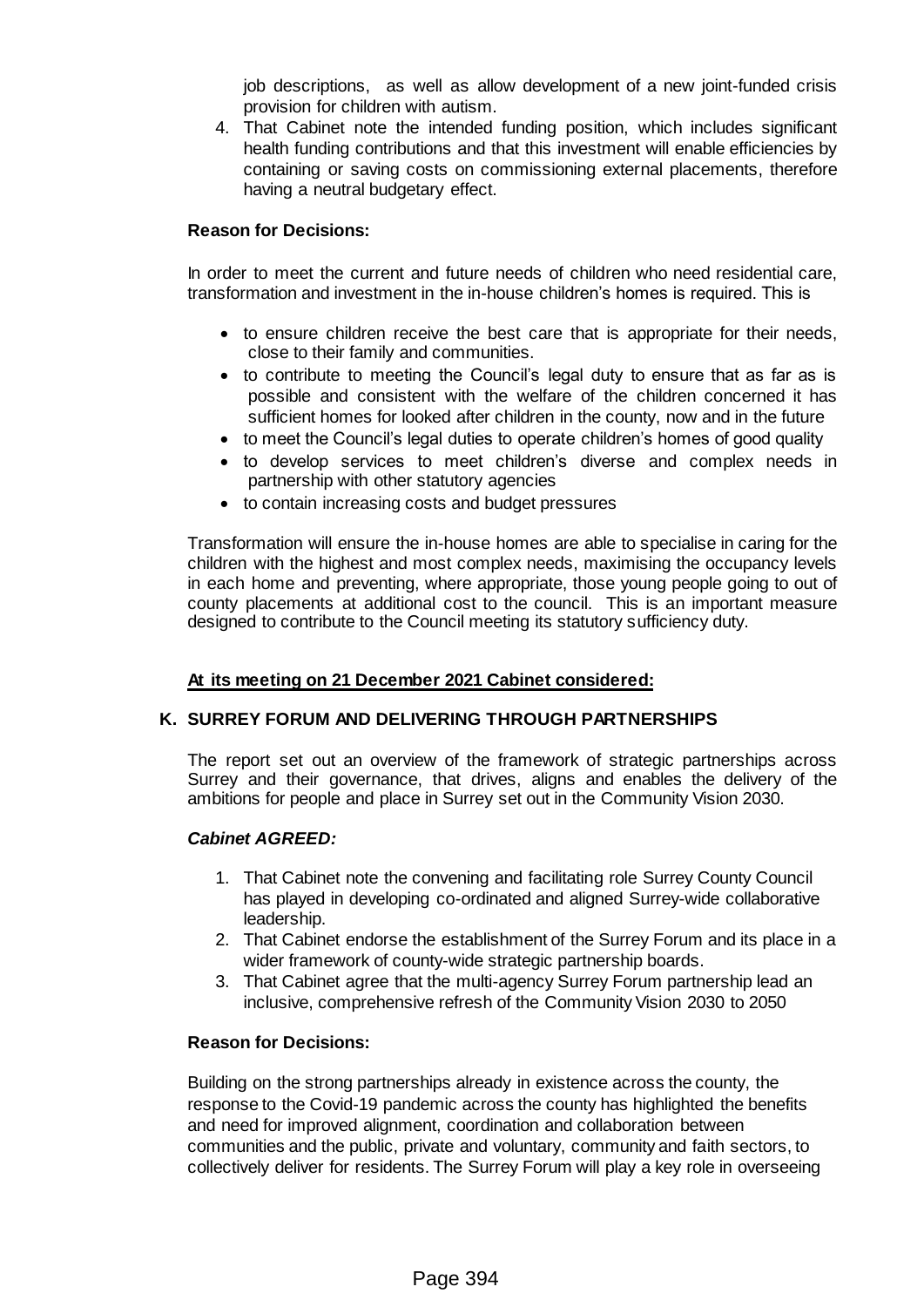progress towards delivering a single shared vision for the county and ensuring alignment of partners' strategic priorities, decisions and resources.

## **L. ANNUAL PROCUREMENT FORWARD PLAN 2022/23**

The revised Procurement and Contract Standing Orders agreed by the Council in May 2019 require the preparation of an Annual Procurement Forward Plan (APFP) during the business planning cycle. The APFP was developed for 2022/23 and Cabinet was asked to approve the plan to allow implementation of the identified procurement activity.

### *Cabinet AGREED:*

- 1. That Cabinet gives approval to Procure for the projects listed in Annex 1 "Annual Procurement Forward Plan for 2022/23" in accordance with the Council's Procurement and Contract Standing Orders.
- 2. That Cabinet agrees that where the first ranked tender for any projects listed in Annex 1 is within the +/-5% budgetary tolerance level, the relevant Executive Director, Director or Head of Service (as appropriate) is authorised to award such contracts.
- 3. That Cabinet agrees the procurement activity that will be returned to Cabinet prior to going out to market.
- 4. That Cabinet notes projects that will be presented to Cabinet or the Strategic Investment Board for approval of the business case (highlighted in grey).

#### **Reasons for Decisions:**

- To comply with the Procurement and Contract Standing Orders agreed by Council in May 2019.
- To provide Cabinet with strategic oversight of planned procurement projects for 2022/23.
- To ensure Cabinet oversight is focussed on the most significant procurements.
- To avoid the need to submit multiple individual requests for Approval to Procure as well as individual contract award approvals for work taking place in 2022/23.

#### **At its meeting on 25 January 2022 Cabinet considered:**

# **M. CHANGES TO SURREY'S COMMUNITY RECYCLING CENTRE POLICIES**

To seek approval for a number of changes to the Community Recycling Centre (CRC) operating policy in advance of the main waste disposal re-procurement that align to our strategic priorities and are designed to increase operational efficiency, simplify policy for residents, and respond to customer feedback.

- 1. To allow users of pickups, trailers or vans registered on the SCC permit scheme to bring chargeable construction waste to the nine CRCs that currently accept it.
- 2. To restrict the use of all Surrey CRCs to Surrey residents only, requiring proof of identity to gain entry, to ensure Surrey are only paying for waste we have a legal duty to dispose of.